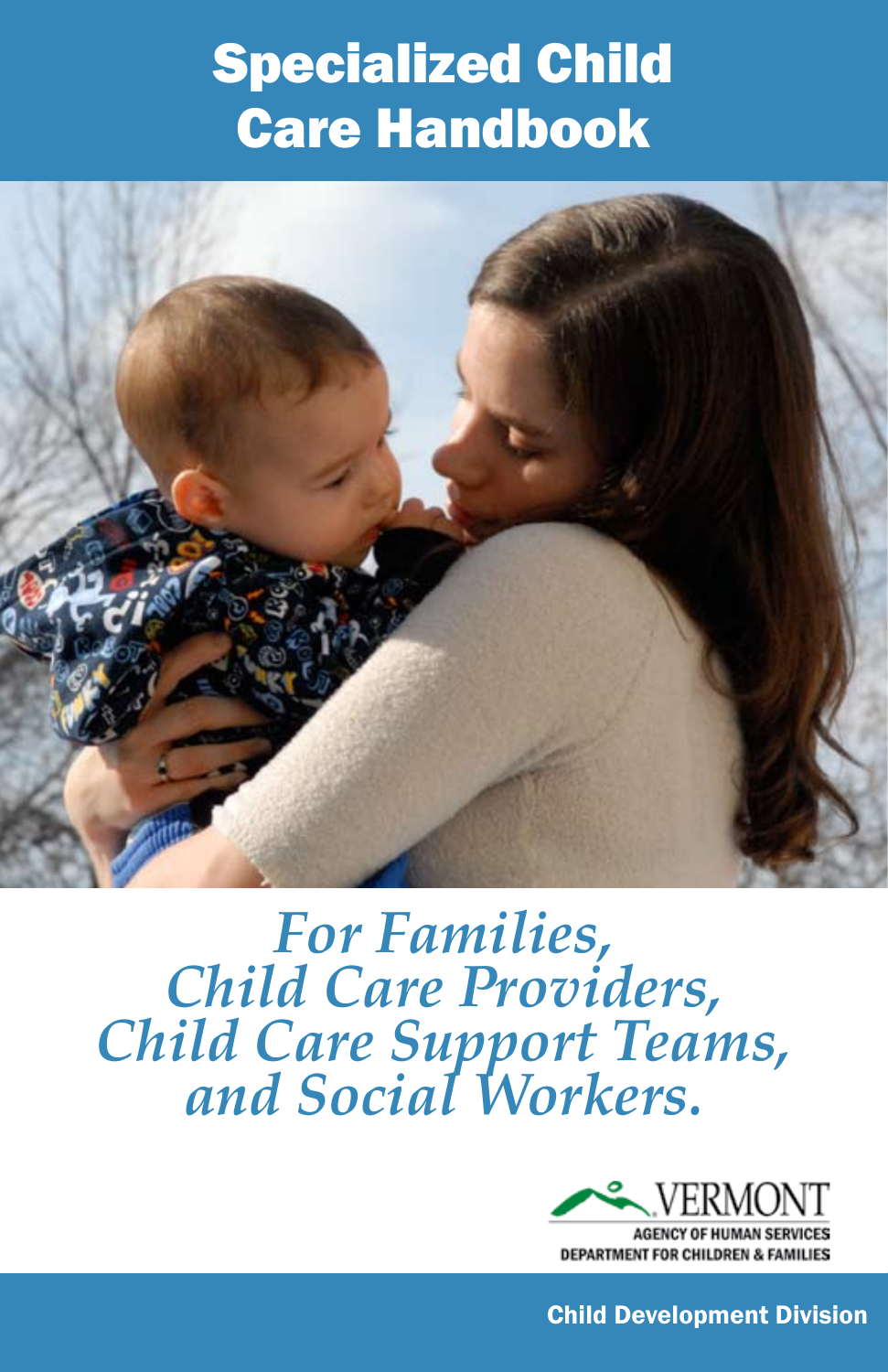### Introduction

Child care is second only to the family as the place where a child's development unfolds. Children's brains develop quickly when they are young, and we now know that a child's environment affects early brain development.

For parents under stress, quality child care with specific supports can help strengthen their family and promote their child's development.

This booklet helps child care providers understand how to become specialized providers; helps parents understand their role in finding and using child care; and explains the role of child care specialists and social workers.

- Protective services child care is for children and families served by the Family Services Division of the Department for Children and Families.
- Family support child care is for families experiencing significant stress in areas such as shelter, safety, emotional stability, substance abuse, and children's behaviors.
- Special needs child care is for children who have special physical or developmental needs. Children with special needs typically have an Individualized Family Service Plan (IFSP) or an Individualized Education Plan (IEP).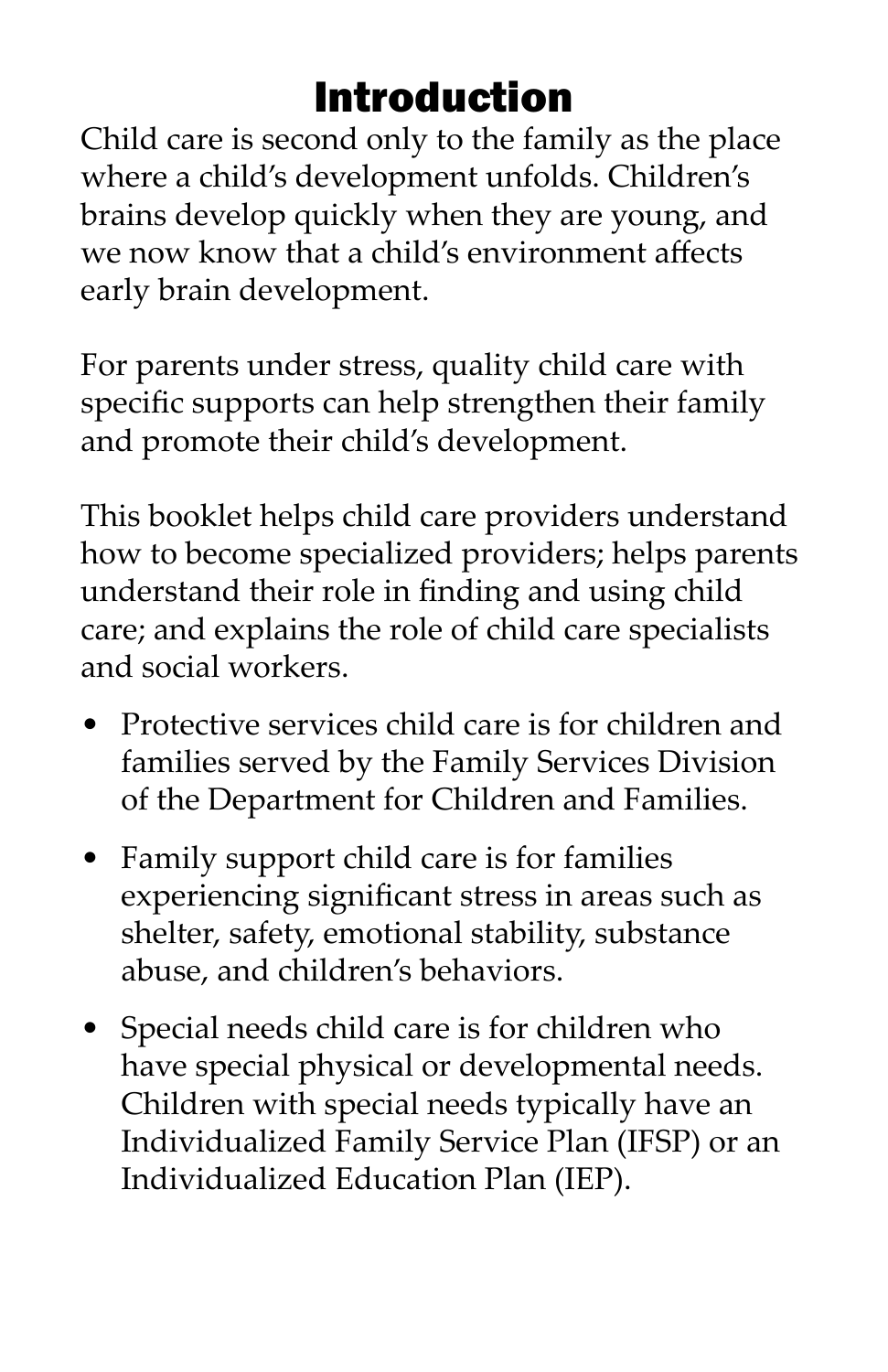#### Table of Contents

| <b>The Family's Role</b>                   | $\mathbf 2$ |
|--------------------------------------------|-------------|
| <b>Finding Child Care</b>                  | 2           |
| Paying for Child Care                      | 4           |
| <b>Starting Child Care</b>                 | 5           |
| Making the Most of Child Care              | 6           |
| <b>Ending or Changing Child Care</b>       | 7           |
| <b>Important Points to Remember</b>        | 7           |
| <b>The Provider's Role</b>                 | 9           |
|                                            | 9           |
| Becoming a Specialized Child Care Provider |             |
| The Child Care Support Team's Role         | 12          |
| <b>The Social Worker's Role</b>            | 14          |
| <b>Appendix A -</b>                        | 16          |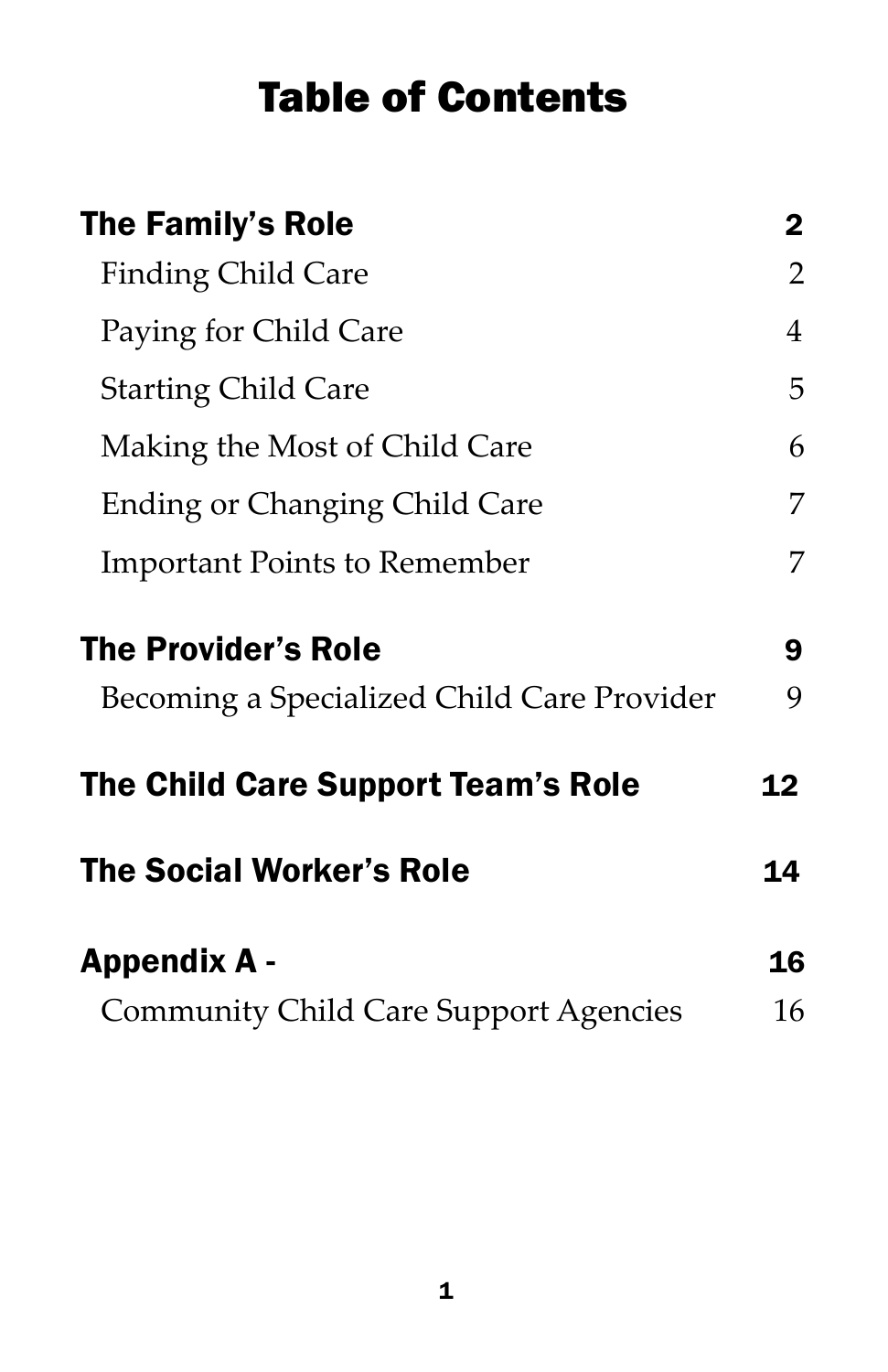# The Family's Role in Specialized Services Child Care Finding Child Care

#### **1. Contact a Child Care Referral Specialist.**

A *child care referral specialist* can be a useful resource in your search for child care. These specialists work in community child care support agencies throughout the state (see page 16).

The child care referral specialist can help you think about what you want for your child and family and provide you with helpful information (e.g., questions you should ask providers and what to look for during a visit).

#### **2. Visit and Talk to Child Care Providers.**

Visit and talk to the child care providers you are considering before deciding which program to use. Talking to providers beforehand can help both you and your child feel comfortable with the program you choose and helps build a relationship with the provider. Both you and the providers should agree upfront about the days and times of your visits.

#### **3. Read about the Child Care Programs.**

Ask for a program's handbook and/or contract. These materials can help you better understand the program. Contact the provider if you have any outstanding questions or concerns.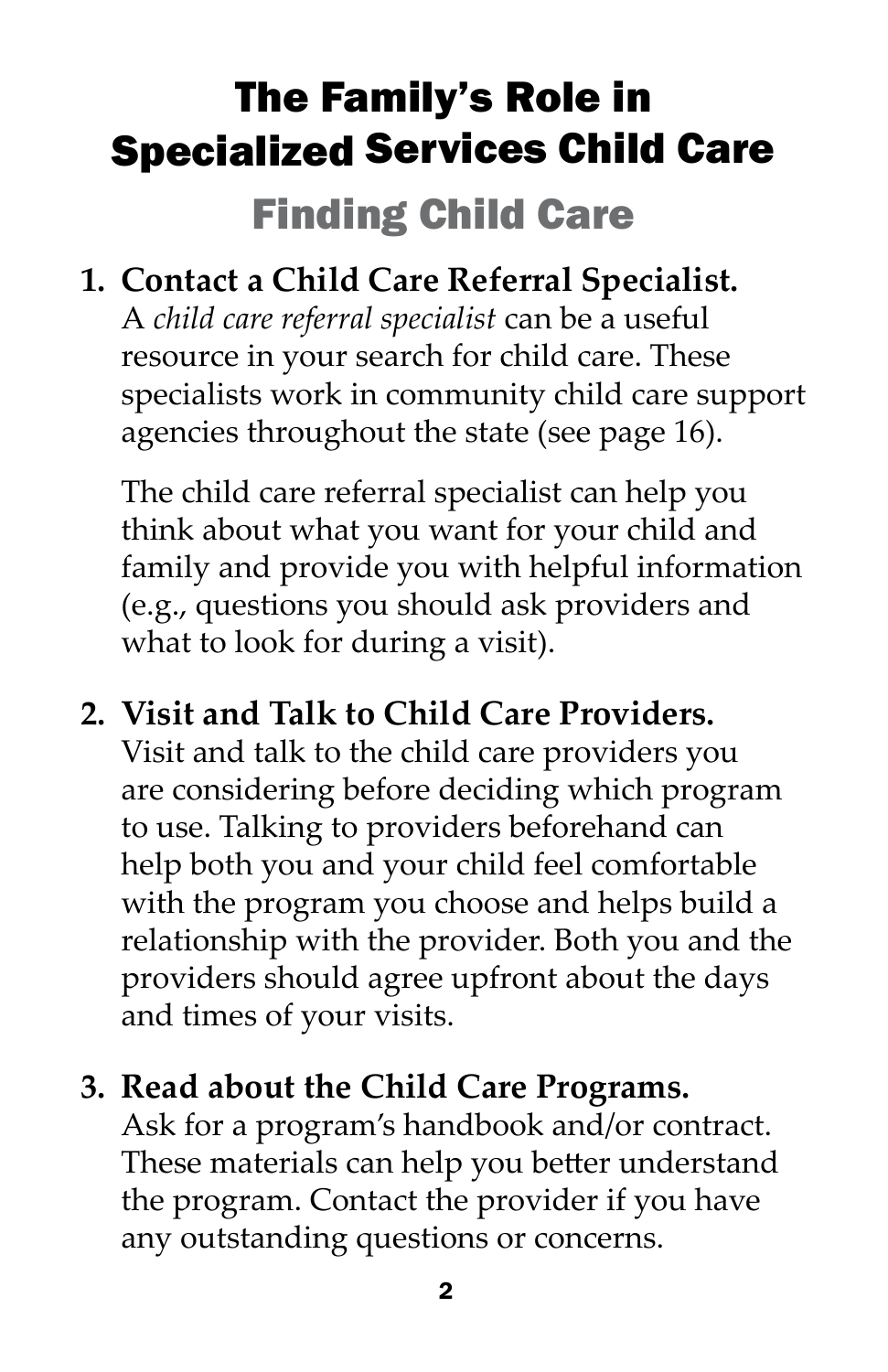Families (including foster families) who are eligible for child care because of a protective services need must use specialized child care providers. *Be sure to give this information to the child care referral specialist.* 

- **4. Find a Specialized Child Care Provider.** Find out whether the child care programs you are considering are *specialized child care providers.* This means a provider has:
	- Taken the six-hour basic specialized care training, which provides an overview of child development, how to communicate with families, how the Vermont child protection system works, and community resources available to support children and families.
	- Signed a *Specialized Child Care Provider Agreement,* which means the provider agrees to allow professionals, such as therapists and trainers, into the program to support children.
	- Agreed to maintain good regulatory standing, which means they have not been substantiated for serious violations or had a pattern of regulatory violations in the past 12 months.
	- Agreed to take six hours of specialized training annually—in addition to any trainings required by regulation.

You may want to talk to the child care program director or family child care provider about any specialized training you feel may help them meet the special needs of your child and family.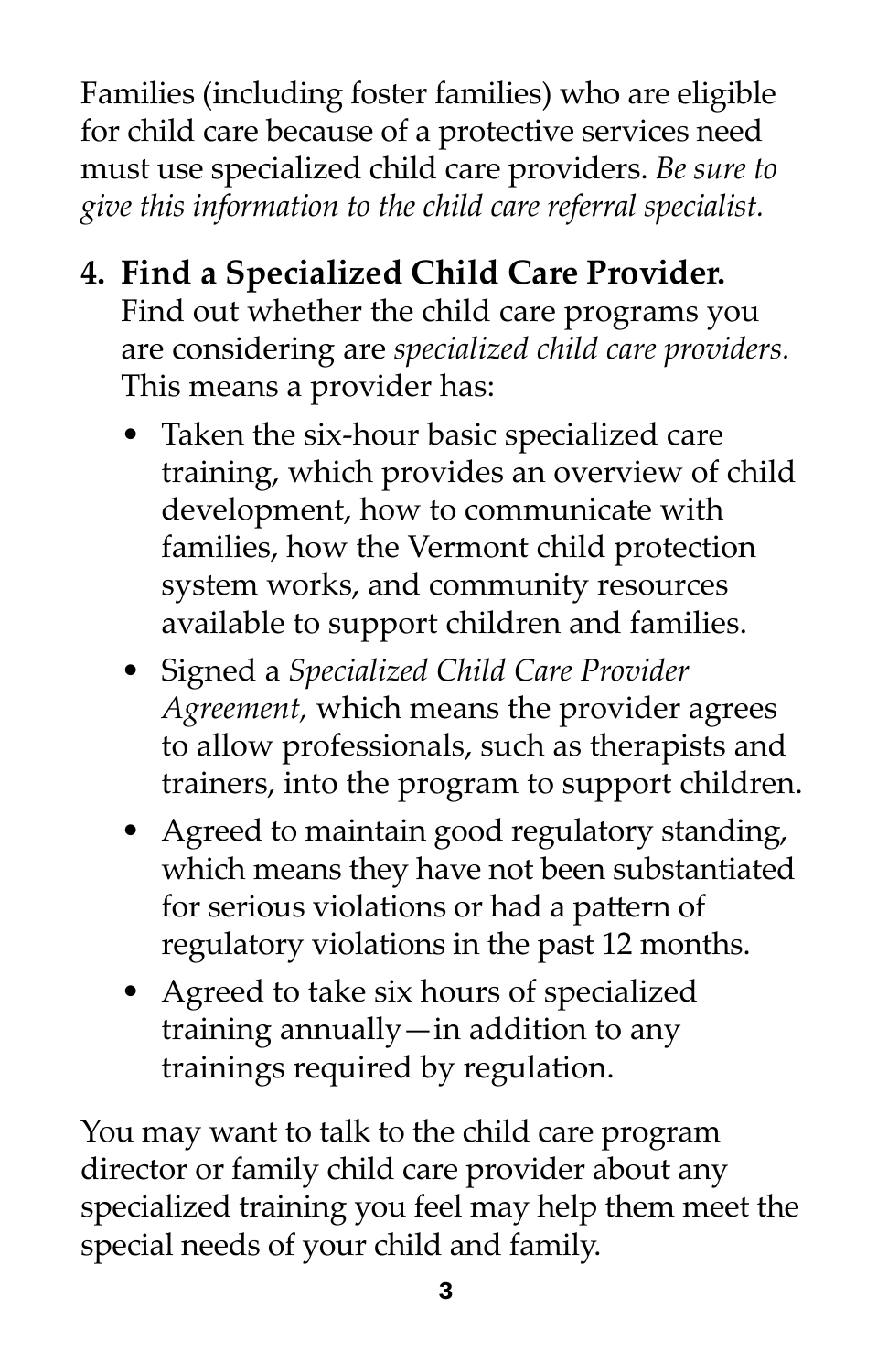### Paying for Child Care

Families eligible for any of the three specialized child care services are typically eligible for Child Care Financial Assistance (formerly known as *subsidy*)—a Child Development Division program that helps eligible families to pay for child care.

While financial assistance does help with the cost of child care, it typically does not cover the full cost. You are responsible for making any additional payments due to the child care provider.

If you need help paying the difference between the financial assistance you get and what the provider charges, talk to your local *specialized child care specialist*. These specialists are based in community child care support agencies throughout Vermont (see the list on page 16).

When a child gets child care financial assistance because of a protective services need, payments can only be made to specialized child care programs. Families and *specialized child care specialists* need to make sure a program is a specialized child care provider before enrolling a child.

**Important Note!** *If you disagree with the determination of eligibility for specialized child care services and/or financial assistance, contact your specialized child care specialist. You can also contact CDD at 1-800-649-2642.*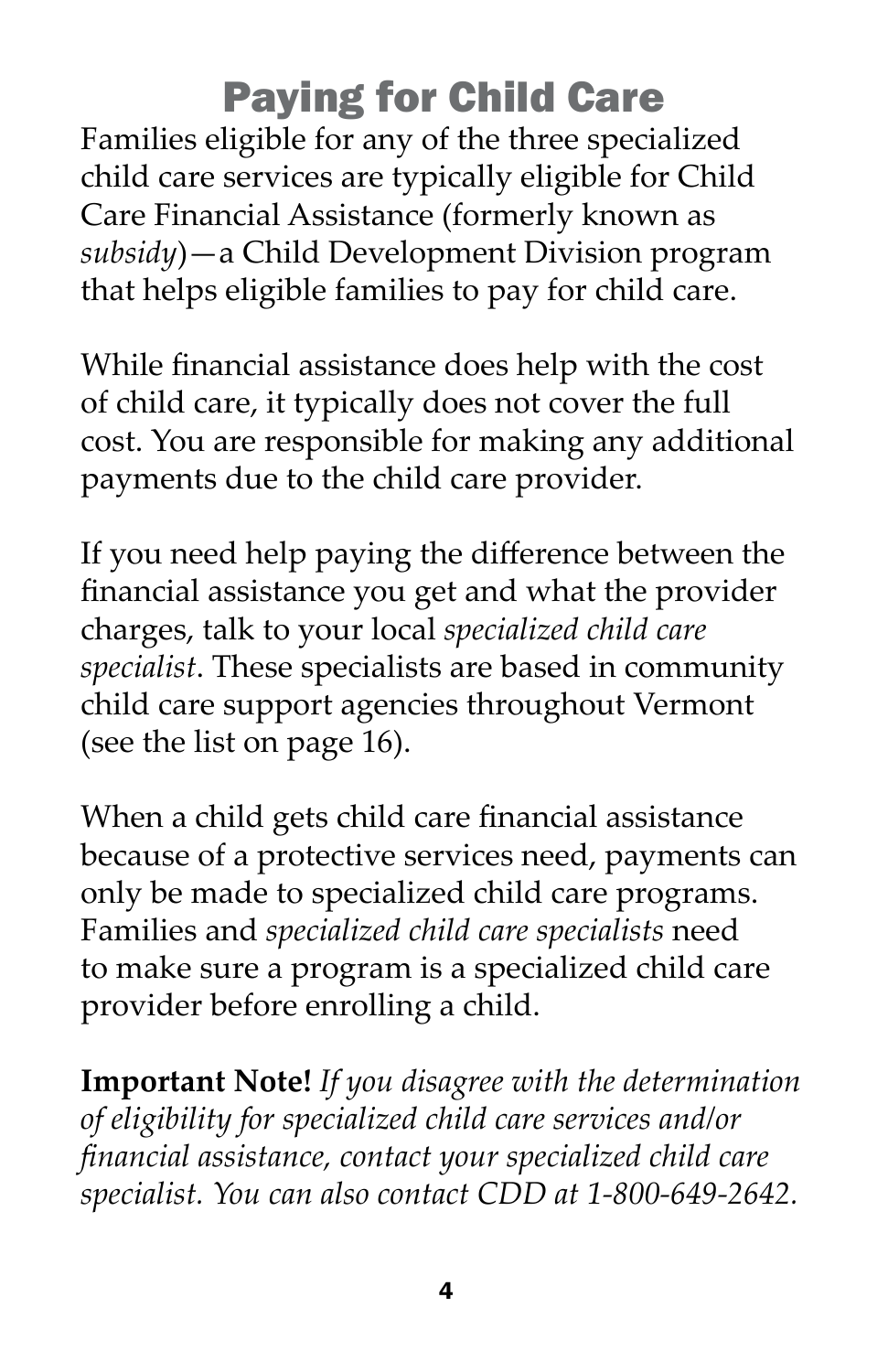# Starting Child Care

#### **1. Complete Enrollment or Admission Forms.**

Before your child attends a program, fill out the enrollment forms. This gives the provider needed information on your child's health, immunizations, special needs, and emergency contacts.

#### **2. Agree on a Schedule.**

Discuss a schedule with the provider. Only bring your child in on the agreed upon days and times. Notify the provider if there is an unexpected change in schedule, your child is sick ,or there is some other reason your child will not attend. A change in a protective services child care schedule needs to be approved by the social worker.

#### **3. Arrange for Transportation.**

- Let the specialized child care specialist know if you need help with transportation to child care. He or she may be able to help arrange for transportation if it's needed.
- An adult always needs to bring the child into the child care program and sign the child in. When the child leaves for the day, an adult needs to come in to sign the child out.
- If your child is sick, notify the transportation provider to avoid an unnecessary trip.
- Let the child care provider know who is approved to pick up your child. Written permission is needed for a child to leave with anyone other than a parent.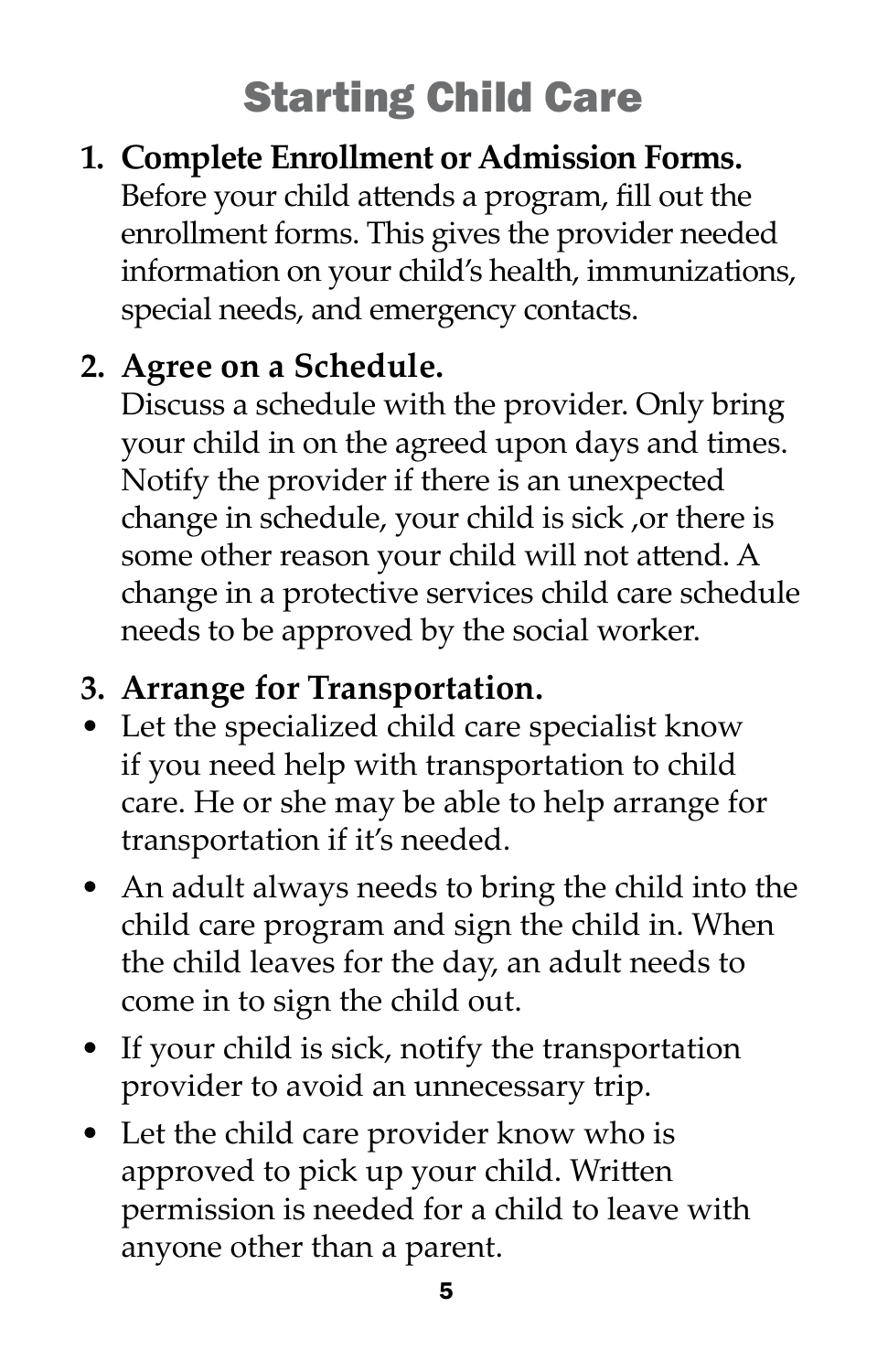# Making the Most of Child Care

#### **1. Talk and share information.**

Child care works best when the family and the provider are comfortable talking with each other. Information helps the provider understand how to best meet your child's needs and plan a good day for him or her. Share what you know about your child, including what's going on at home. Your can talk about…

- *• Daily and special events.* Things that happen both good and bad— in a child's life can affect his/ her behavior at child care.
- *• Family and/or friends (especially changes).*  Children can be upset about changes in their lives (e.g., relatives or friends move in, the child's father or mother moves out, someone dies), even though they don't talk about it at home. Changes are important to children and may impact their behavior at child care.
- *• Eating, sleeping, and so on.* Details about your child can help the provider understand and care for him/her. *Did he/she sleep well last night? What did she/he eat for breakfast?*
- *• What's new and exciting?* Going to a birthday party, having a sleepover with a friend, and spending time with a grandparent are all examples of events that can leave your child tired or excited and impact their behavior at child care.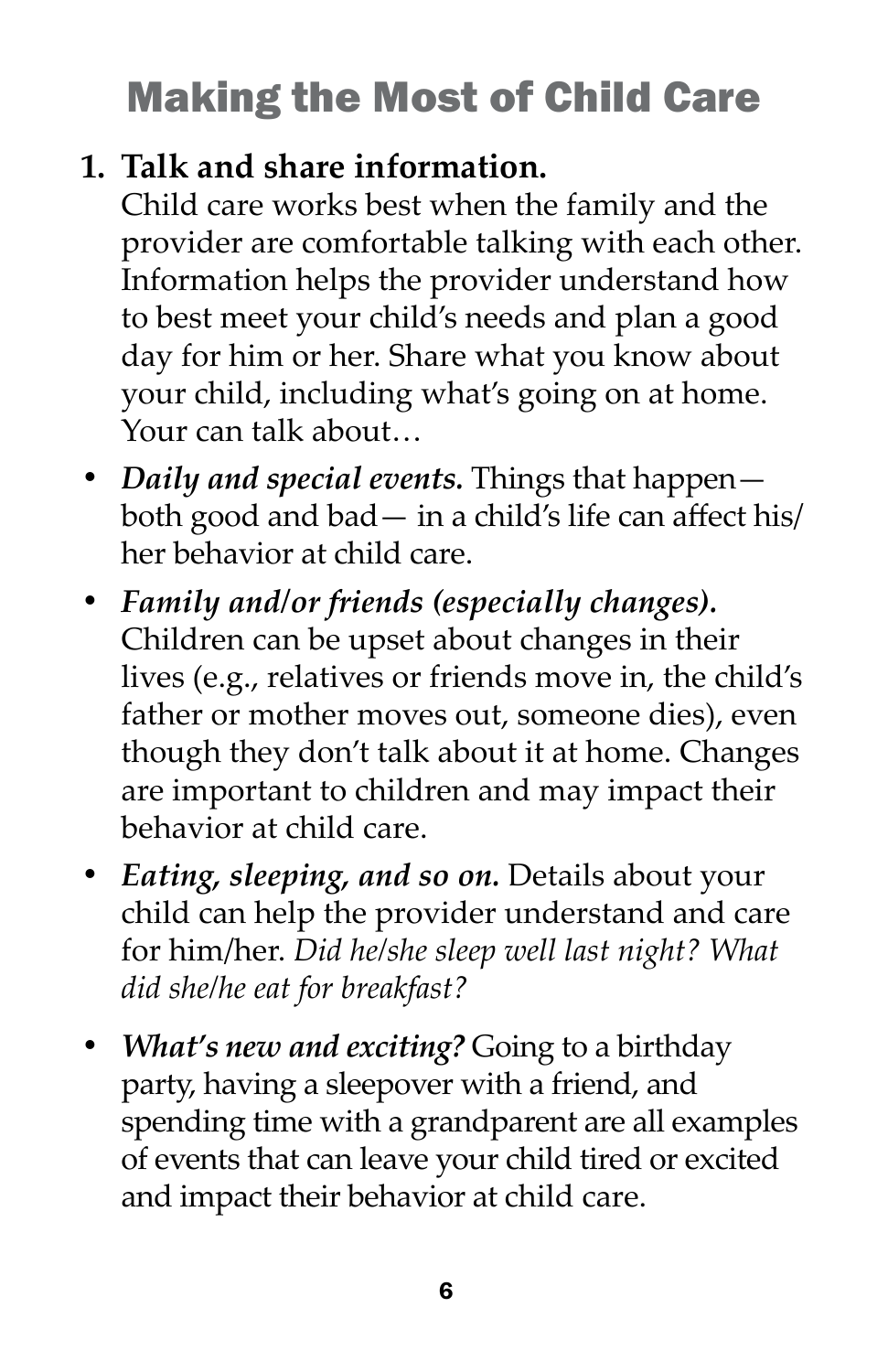*• What kind of discipline is used?* Knowing how families teach good behavior is important to child care providers. It helps everyone work together to help the child develop good social skills.

# Ending or Changing Child Care

If you decide to stop using child care or to move your child to another program, be honest with the child care provider about your plans. You should also discuss your plans with the *specialized child care specialist*. When it is clear that a change is going to happen, it is important for you and the provider to talk to your child about the upcoming change.

# Important Points to Remember

- Child care providers must respect your child and family's privacy. To discuss your child or family's needs with anyone other than the Family Services social worker, the provider must have your written permission.
- You and your provider should talk regularly about how you feel child care is going. By developing a good relationship with ongoing communication, you can help prevent problems and provide your child with positive role models for talking and sharing.
- If you are pleased with your child care provider, say so! The provider will be grateful for the positive feedback.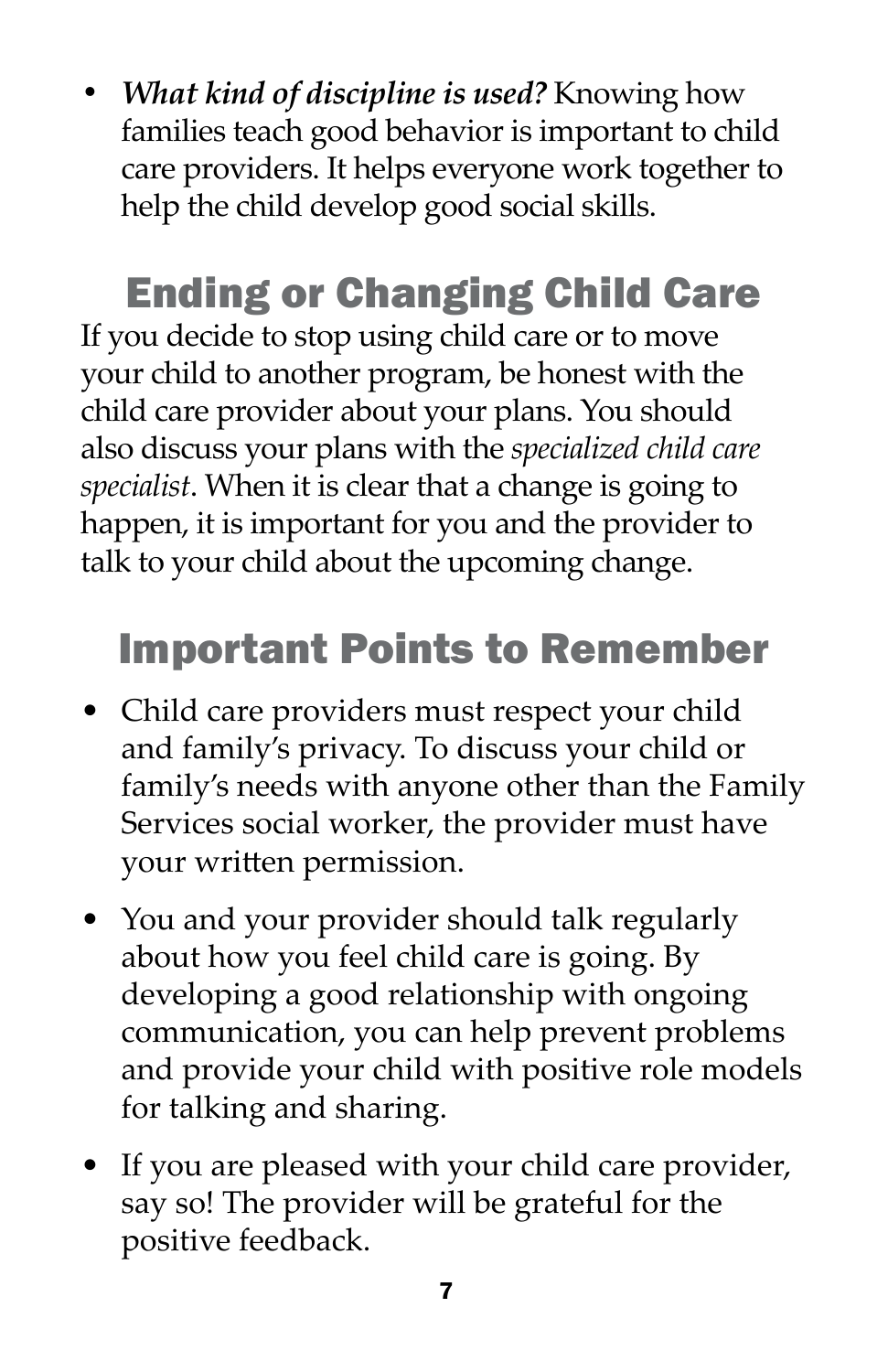If a child care provider suspects that a child has been abused or neglected, she or he must call the Family Services Division of the Department for Children and Families. While any person can call to make a report, child care providers and other professionals, such as doctors, social workers, and teachers, are required by law to report their concerns. This is part of Vermont's child protection system.

#### **Family Service Division**

The mission of the Family Services Division (FSD) is to protect children and strengthen families in partnership with families and communities.

Every year, FSD works with thousands of Vermont families who are struggling and need help to keep their children safe from abuse.

- If you are worried or unhappy about child care, talk to your provider about it. If that is difficult, the social worker or specialized child care specialist can help you figure out what to do.
- You can also call Vermont's Child Care Consumer Line at 1-800-540-7942. Concerns, complaints, or praise can also be made online at www.brightfuturesinfo.org.
- It is never too late for you to ask questions and share ideas with a child care provider.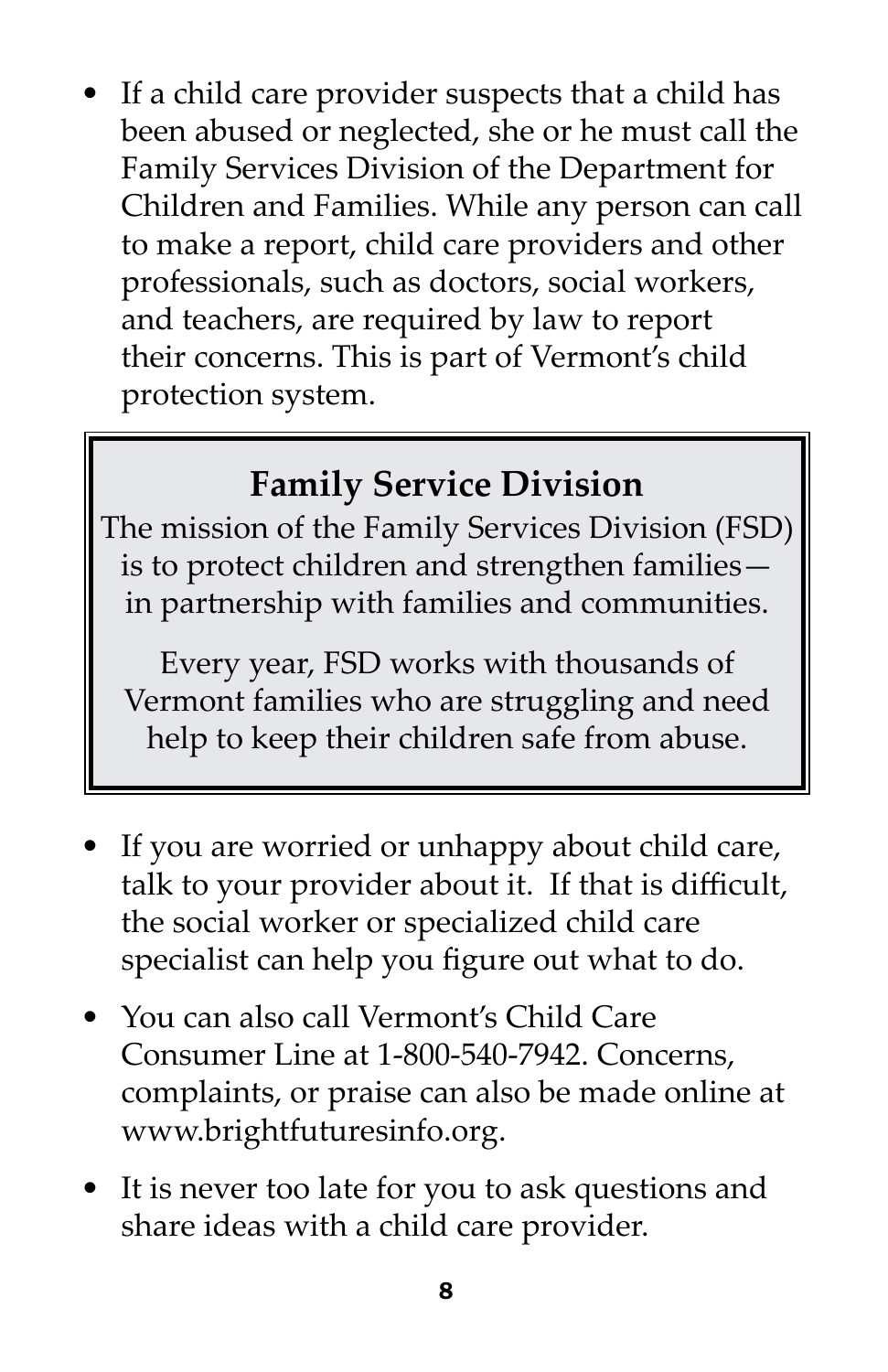# The Provider's Role in Specialized Services Child Care

Your first responsibility as a specialized child care provider is to offer good care. You should also work respectfully with families, enjoy being around children, and have a sense of humor.

# Becoming a Specialized Child Care Provider

To become specialized, you must do the following:

- Agree to maintain good regulatory standing, which means you have not been substantiated for serious violations or have had a pattern of regulatory violations in the past 12 months;
- Be open to program improvement;
- Take the basic specialized care training, which provides an overview of child development, how to communicate with families, how the Vermont child protection system works, and community resources available to support children/families;
- Be committed to ongoing specialized training; and
- Sign a *Specialized Child Care Provider Agreement,* which is sent to CDD for approval.

You should be approved as a specialized child care provider before enrolling children with specialized child care needs. This helps ensure child care financial assistance payments begin without delay.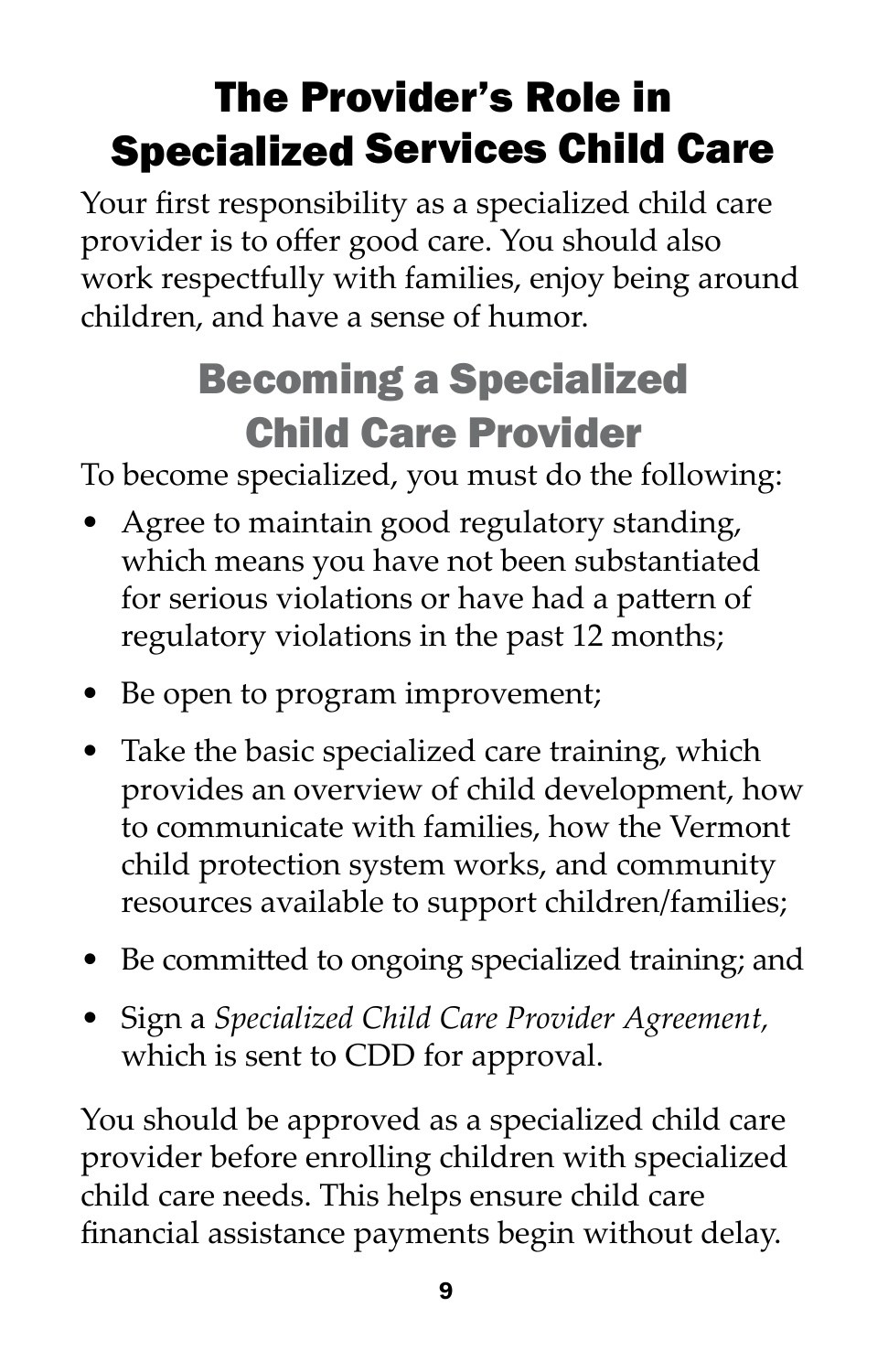#### **Being a specialized child care provider comes with specific benefits such as:**

- Increased knowledge and skill development;
- Priority access to some trainings, including those sponsored by the Family Services Division of the Department for Children and Families;
- Priority for special services such as literacy programs;
- Eligibility for specific grants and priority for other ones;
- Completion of a component of STARS, Vermont's child care quality and recognition system; and
- Enhanced professional partnerships in the community.

#### **Responsibilities Include:**

- Attending an additional six hours of advanced specialized care training annually;
- Maintaining good regulatory standing;
- Keeping accurate attendance and recording it on financial assistance program invoices;
- Keeping a written record of the children's activities and progress;
- Establishing a way for adults to bring children into child care and have them signed in, even if they are transported by taxi or small bus/van;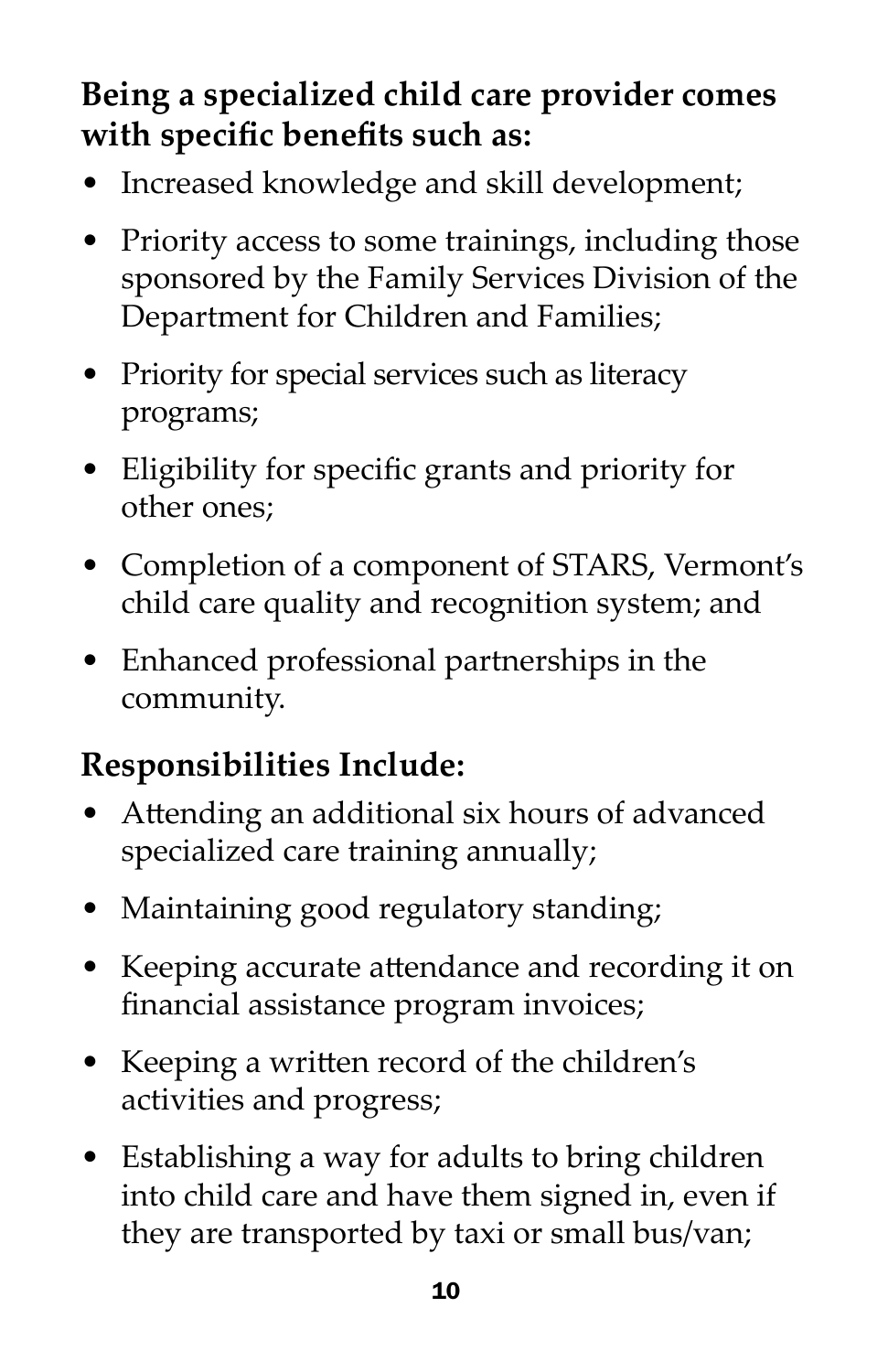- Reporting all suspicions of abuse or neglect to the Family Services Division of the Department for Children and Families at 1-800-649-5285;
- Maintaining strict confidentiality; and
- Making appropriate referrals to other resources after discussing it with the family and getting their consent. *Specialized child care specialists* can help inform and guide you about the best ways to make referrals.

#### *The following specific information is important to specialized child care providers who are caring for children with a protective services need:*

- Know the name of the social worker assigned to children receiving protective services child care;
- Report any unexplained absences beyond two days to the social worker;
- Notify the social worker and specialized child care specialist if there is a change in schedule;
- If a child is in state custody, any concerns you have about the child should first be discussed with the social worker or foster parent;
- If a child is in foster care, be sure the foster parents understand that it is appropriate to share relevant information about the child; and
- Maintain strict confidentiality.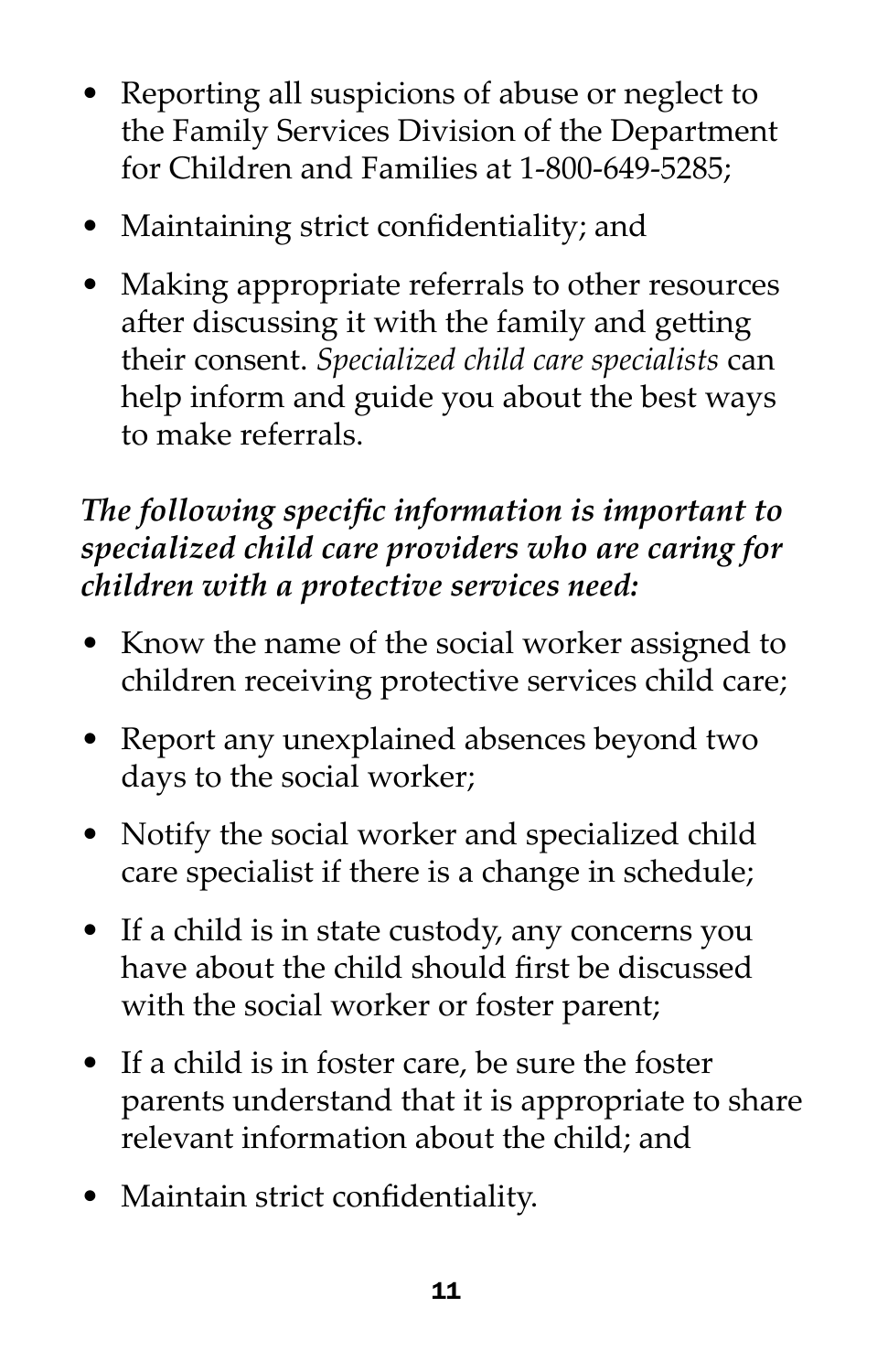# The Child Care Support Team's Role in Specialized Services Child Care

There are 12 Community Child Care Support Agencies located throughout Vermont (see page 16 for the complete list). These agencies provide child care information and referral services to families; help families determine their eligibility for child care financial assistance (*subsidy*); and offer training and support to child care providers.

Within each of these agencies are support people who ensure that specialized child care is delivered appropriately. The people doing this work are often called *specialized child care specialists*.

#### *Specialized Child Care Specialists*

These specialists work with families:

- 1. Who have children with special needs; or
- 2. Who are eligible for family support or protective services child care.

*Specialized child care specialists* are the link between child care providers, social workers, families, community partners, and the Child Development Division. When it all comes together, families' needs are met, children are served, and child care providers are trained and paid for their services. *Specialized child care specialists* do the following: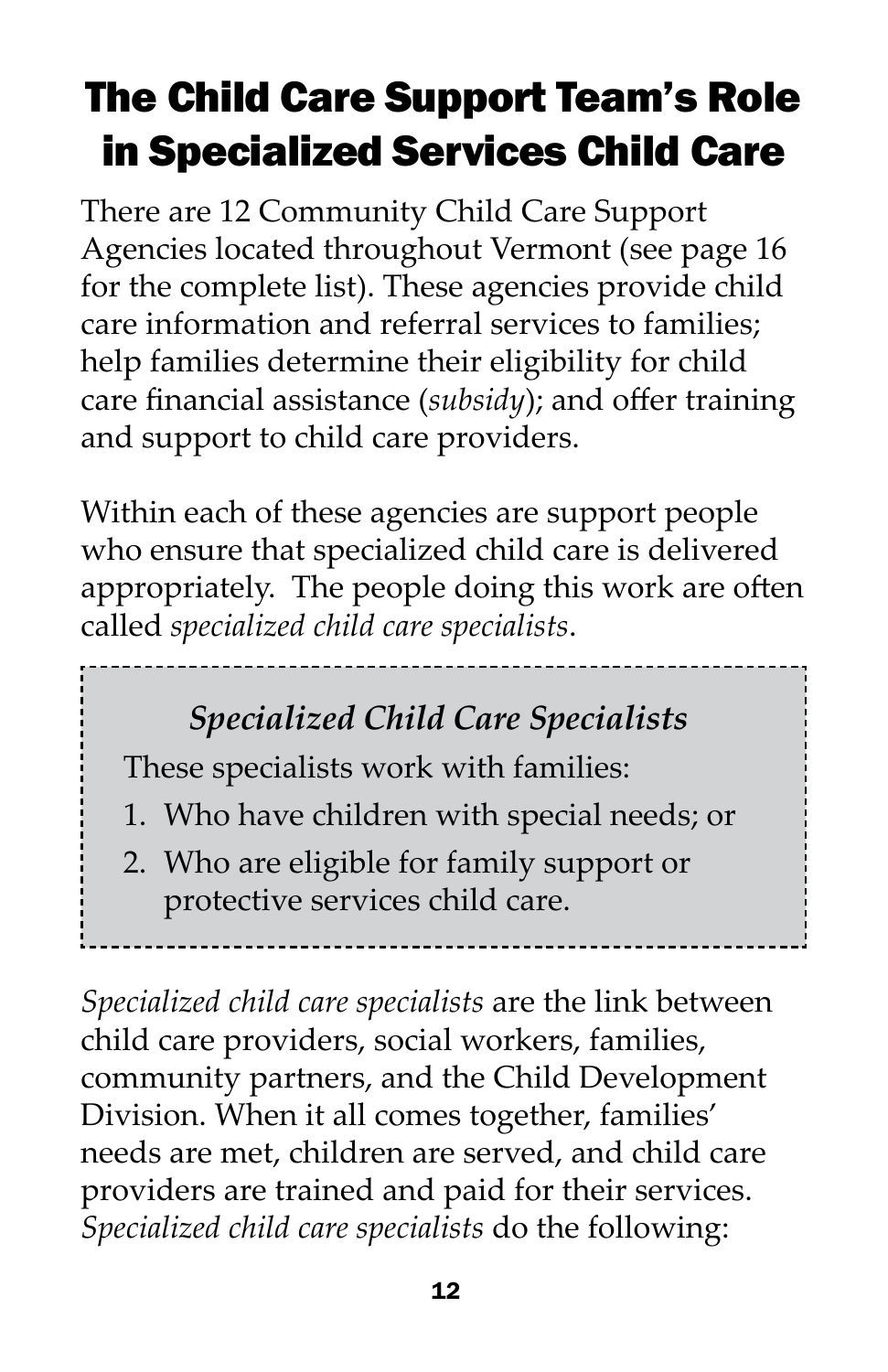- Receive completed applications for child care financial assistance and keep them on file;
- Help families and social workers determine appropriate child care referrals and placements;
- Provide a forum for the team to determine eligibility for and/or continuation of family support child care;
- Provide phone and on-site consultations with specialized child care providers;
- Process the necessary paperwork to ensure child care providers are paid for services to eligible children;
- Conduct regular meetings with child care trainers, social workers, and others to review the strengths and needs of specialized services child care providers (these meetings help ensure information is current and policies are being implemented appropriately);
- Coordinate and deliver basic and advanced professional development training on issues related to specialized child care; and
- Share information about specialized child care with the community and contribute to the development and sharing of written materials to support providers and families.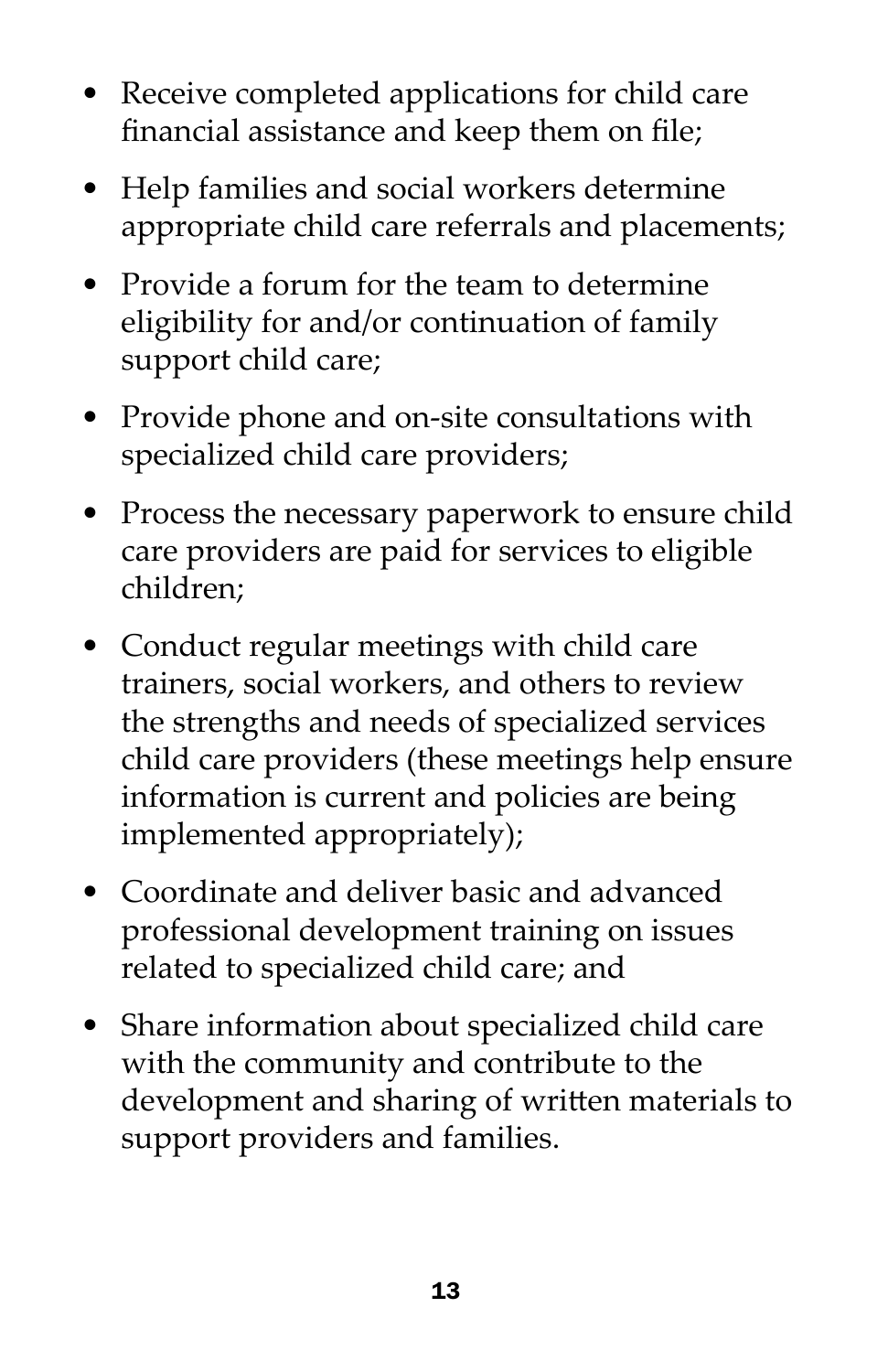# The Social Worker's Role in Specialized Services Child Care

The Family Services Division of the Department for Children and Families protects children and strengthen families, in partnership with families and communities.

To do this, social workers help families to develop plans (called *case plans*) aimed at reducing the risk of future abuse and/or neglect. Part of the plans may include protective services child care.

Social workers can approve protective services child care, but only with a specialized child care provider. Social workers work with families and *specialized child care specialists* to make appropriate matches between providers and children/families.

If a child is in foster care and the foster family needs child care, this is considered protective services child care, and foster families need to enroll their foster children in specialized child care programs.

Factors the social workers, *specialized child care specialists*, and families consider prior to enrolling in or authorizing child care include: quality of care, specialized child care program status, program routines, location, openings, flexibility of hours, size of the program, ability to work with children with special needs, and access to transportation.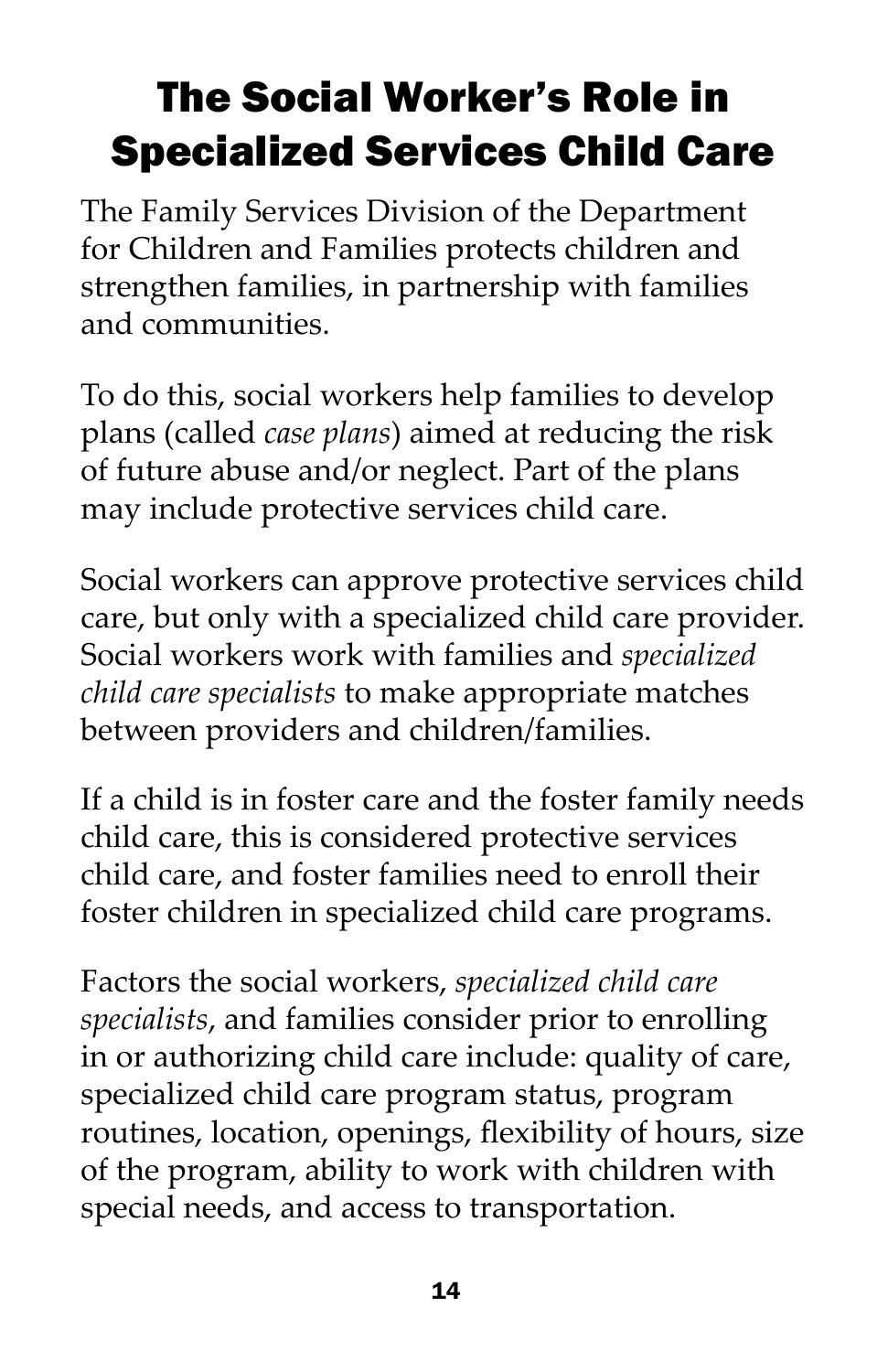The social worker and/or family need to share relevant information about the child with the child care provider prior to enrollment and also while the child is attending as new information is known. Information can be given to the child care provider by phone, in writing, or during a meeting. Any information about the child and family is kept confidential by the child care provider.

The social worker can help families and child care providers solve problems; however, when problems arise, the first step should be for the child care provider and family to speak directly to each other.

For child protection reasons, child care providers must notify the social worker when the child has unexplained absences of two or more consecutive days. The social worker will notify the specialized child care specialist if a change in the approved schedule is needed.

The social worker relies on information from the family, the child care provider, and other community partners that are part of the case plan. This information helps the social worker stay informed about changes in the child or family's circumstances. If the child will be leaving the child care program, the social worker will discuss the move with the child care provider.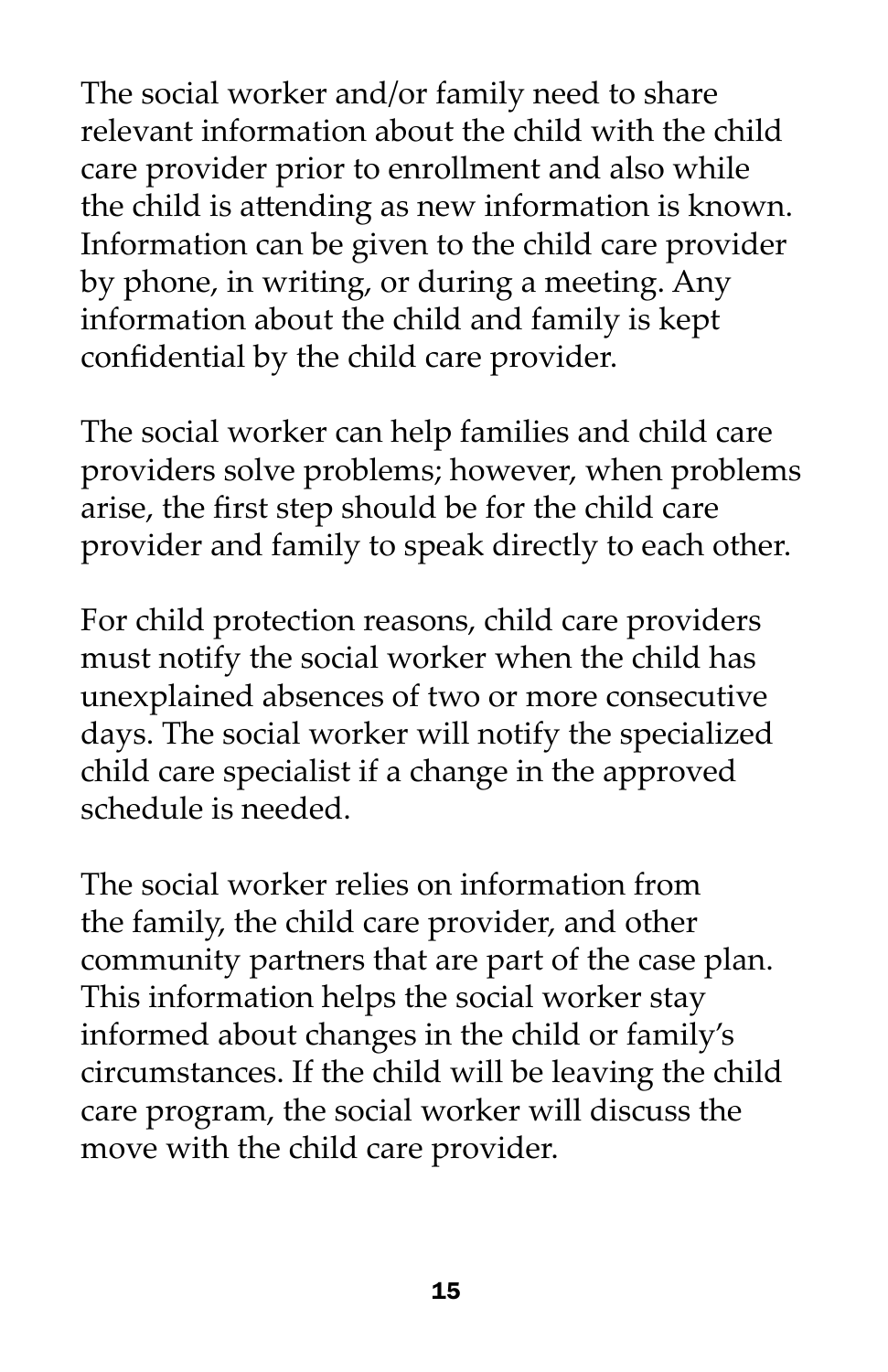### Appendix A Community Child Care Support Agencies

| <b>ADDISON</b><br>Mary Johnson Children's Center<br>$(802)$ 388-4304                                                                                  | <b>BENNINGTON</b><br>Bennington County Child Care<br>Association<br>(802) 447-3778                                                   |
|-------------------------------------------------------------------------------------------------------------------------------------------------------|--------------------------------------------------------------------------------------------------------------------------------------|
| <b>CALEDONIA/ESSEX</b><br>Kingdom Child Care<br><b>Connection at Umbrella</b><br>(802) 748-1992<br>1-800-916-8645                                     | <b>CHITTENDEN</b><br><b>Child Care Resource</b><br>$(802) 863 - 3367$<br>1-800-339-3367                                              |
| <b>FRANKLIN/GRAND ISLE</b><br>Family Center of<br>Northwestern Vermont<br>$(802)$ 524-6554<br>1-800-427-6574                                          | <b>LAMOILLE</b><br>Lamoille Family Center<br>$(802) 888 - 5229$                                                                      |
| <b>ORANGE/WINDSOR (N)</b><br>The Family Place<br>(802) 649-3268, 1-800-639-0039<br>Child Care Project (cc referals)<br>(603) 646-3233, 1-800-323-5446 | <b>ORLEANS/ESSEX (N)</b><br><b>NEK Community Action Inc</b><br>(802) 334-4072<br>1-877-722-6680                                      |
| <b>RUTLAND</b><br>Child Care Support Services /<br>Vermont Achievement Center<br>(802) 747-0033<br>1-800-775-2390                                     | <b>WASHINGTON</b><br>Family Center of Washington<br>County<br>(802) 262-3292                                                         |
| <b>WINDHAM</b><br>Windham Child Care Asoc.<br>(802) 254-5332<br>1-866-254-5332                                                                        | <b>WINDSOR (SOUTH)/</b><br><b>WINDHAM (NORTH)</b><br>Springfield Area Parent Child<br>Center<br>$(802) 886 - 5242$<br>1-800-808-4442 |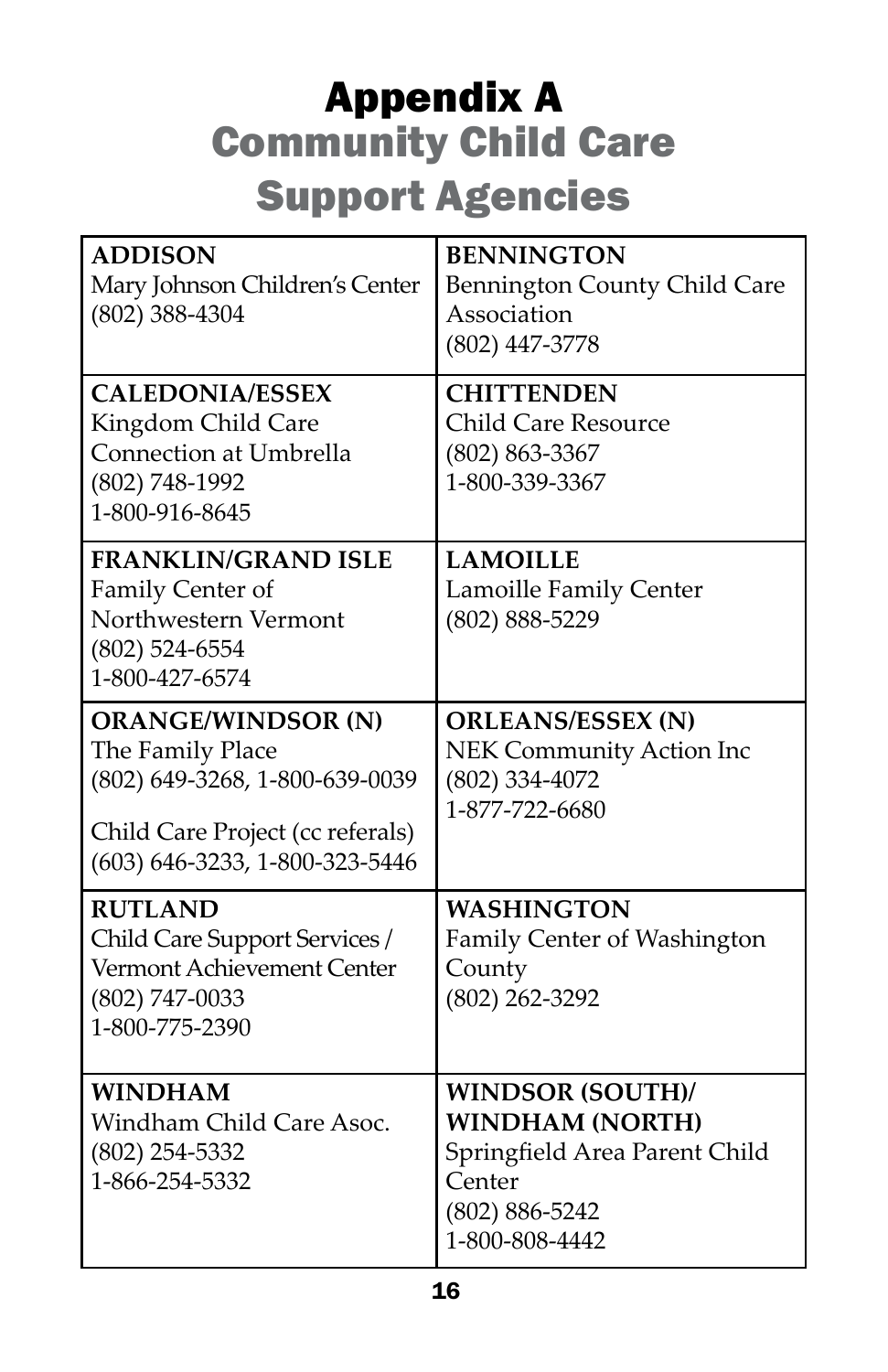## Family Services District Offices

Social workers may be reached during regular business hours: Monday to Friday, 7:45 a.m. to 4:30 p.m.

| <b>BARRE</b>       | <b>BENNINGTON</b>    |
|--------------------|----------------------|
| $(802)$ 479-4260   | $(802)$ 442-8138     |
| <b>BRATTLEBORO</b> | <b>BURLINGTON</b>    |
| $(802)$ 257-2888   | $(802) 863 - 7370$   |
| <b>HARTFORD</b>    | <b>MIDDLEBURY</b>    |
| $(802)$ 295-8840   | $(802)$ 388-4660     |
| <b>MORRISVILLE</b> | <b>NEWPORT</b>       |
| $(802) 888 - 4576$ | $(802)$ 334-6723     |
| <b>RUTLAND</b>     | <b>SPRINGFIELD</b>   |
| $(802)$ 786-5817   | $(802) 885 - 8900$   |
| <b>ST. ALBANS</b>  | <b>ST. JOHNSBURY</b> |
| $(802)$ 527-7741   | (802) 748-8374       |

If you suspect that a child is being abused or neglected, call 1-800-649-5285 to report it. Our 24-hour Child Protection Line makes it easy for you to share your concerns about a child with a trained social worker.

Your call could protect a child, get help for a family, and may even save a child's life.